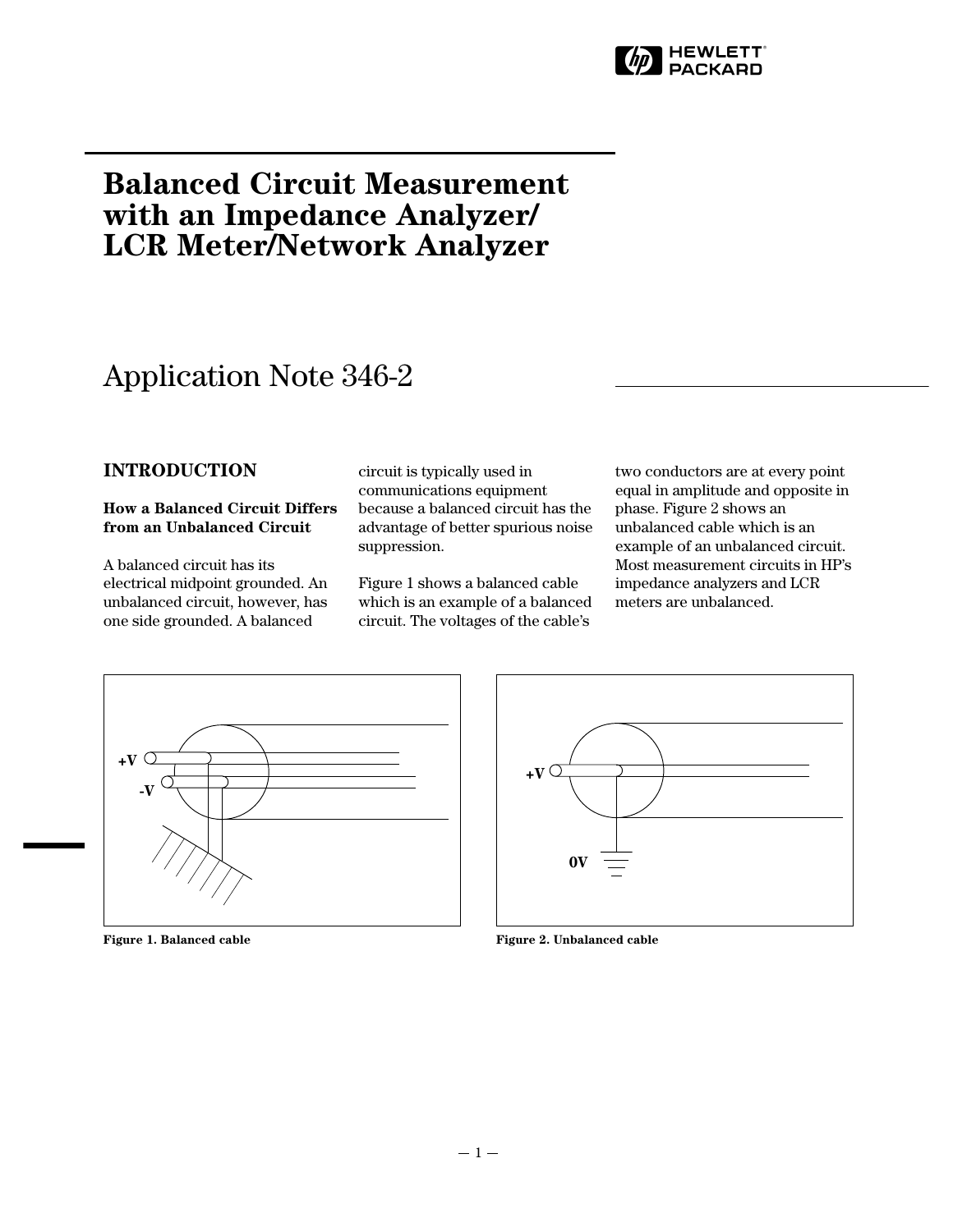### **Measuring a Balanced Circuit with an Unbalanced Measurement Instrument**

A balanced circuit cannot be directly measured with an unbalanced measurement instrument because of the difference in their configuration.

When measuring balanced circuits, the unbalanced measuring instrument requires a balun (balanced to unbalanced) transformer. A balun is a type of impedance-matching RF transformer.

Figure 3 shows the configuration for measuring a balanced circuit with an unbalanced instrument.

**Note**: In balanced cable measurements, residual current in the balun or the measuring instrument can cause measurement errors. To reduce the degree of error, perform open/short and load compensation at the measurement terminals of the balun.

## **SELECTING A BALUN**

There are several types and brands of balun transformers. When selecting a balun, ensure that frequency is compatible with your measurement requirements. When you measure the impedance parameters of a balanced circuit, you

| Table 1. Recommended balun transformers |
|-----------------------------------------|
|-----------------------------------------|

| Unv/Bal. (W) | <b>Bandwidth</b> | Type No.       | <b>Suppliers</b>               |
|--------------|------------------|----------------|--------------------------------|
| 50:50        | $0.1 - 125$ MHz  | 0001BB         | <b>North Hills Flectronics</b> |
| 50:75        | $0.1 - 125$ MHz  | 0101BB         | <b>North Hills Electronics</b> |
| 50:100       | $0.1 - 125$ MHz  | 0300BB         | <b>North Hills Flectronics</b> |
| 50:600       | $0.1 - 65$ MHz   | 0700BB         | <b>North Hills Electronics</b> |
| 75:50        | $0.1 - 100$ MHz  | 1000           | <b>North Hills Electronics</b> |
| 75:75        | $0.1 - 100$ MHz  | 1100           | <b>North Hills Flectronics</b> |
| 75:100       | $0.1 - 100$ MHz  | 1300           | <b>North Hills Flectronics</b> |
| 75:600       | $0.1 - 60$ MHz   | 1700           | <b>North Hills Electronics</b> |
| 75:75        | 20Hz-9MHz        | T32-9808-23180 | NEC                            |
| 75:110       | 300kHz-30MHz     | T32-9801-40046 | NEC                            |



**Figure 3. Balanced cable measurement configuration**

don't have to use the balun which has the same impedance with the circuit under test. However, when you measure the transmission or reflection of it, you have to use a balun which has the same impedance with the circuit under test to keep impedance matching. Table 1 show recommended balun transformers.

## **MEASUREMENT CONFIGURATION WITH A BALUN AND COMPENSATION**

## **Impedance Measurement Configuration with HP4194A Impedance Analyzer**

Figure 4 shows impedance measurement configuration (1) with the HP4194A.

## **To Calibrate/Compensate for (1):**

1. Perform open/short/load calibration at the APC7® connector of the HP 16085B which has an internal balun.

## Standards:

 $0\Omega$ .......... HP PN 04191-85300 0S............ HP PN 04191-85302  $50 \Omega$ ........ HP PN 04191-85301

2. Perform  $0\Omega/0S$  zero offset at the closest terminal to the DUT.

## **To Calibrate/Compensate for (2):**

- 1. Assemble a female BNC connector as shown in Figure 5.
- 2. Perform open/short/load calibration at the BNC connector using the following BNC Calibration standards:

Short Standard: HP PN 1250-0929

- $50\Omega$  Load Standard: HP PN 11652-60001
- 3. Remove the connector and connect the DUT. Measure the DUT.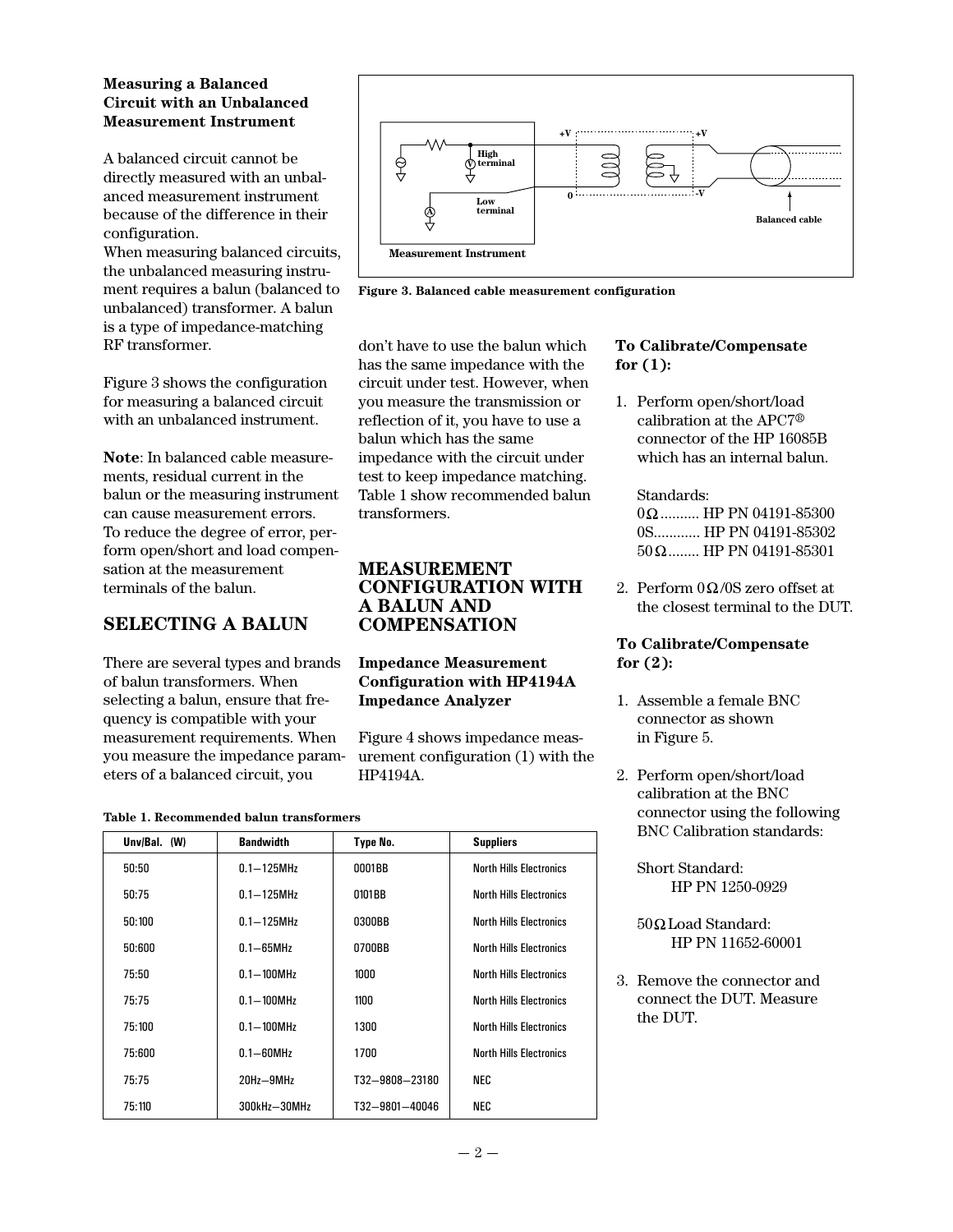

**Figure 4. Measurement Configuration (1)**

#### **Impedance Measurement Configuration with the HP4395A(#010)**

Figure 6 shows impedance measurement configuration (2) with the HP4395A.

#### **To Calibrate/Compensate:**

Refer to "To Calibrate/Compensate for (2)" of Impedance Measurement Configuration with HP4194A Impedance Analyzer.



**Figure 5. Assembling BNC connector**



**Figure 6. Measurement Configuration (2)**